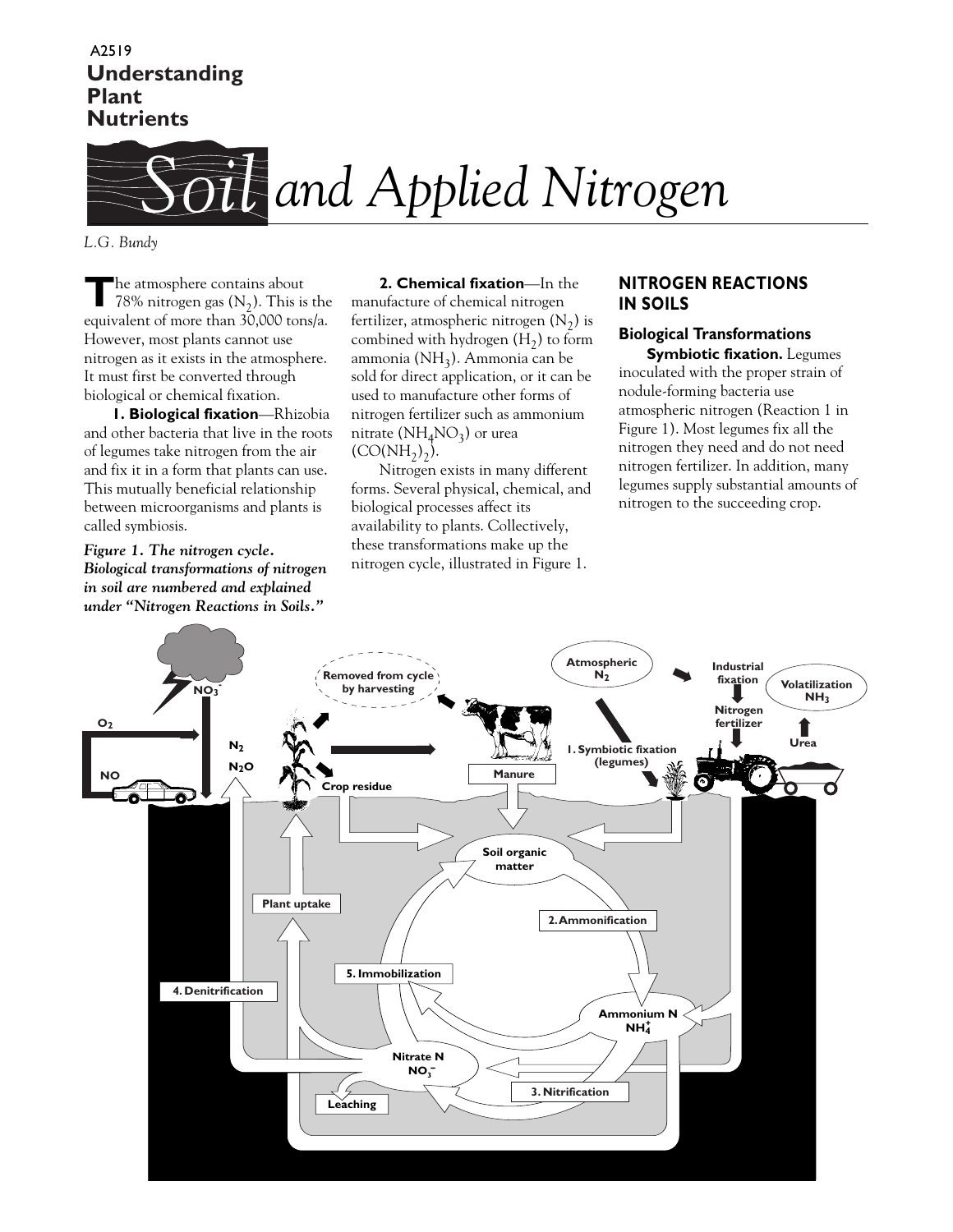**Understanding Plant Nutrients 2**

**Ammonification**. This is the conversion of organic nitrogen into ammonium by soil microbes (Reaction 2 in Figure 1). Plants can use ammonium nitrogen, and it is not lost by leaching. Negatively charged particles of clay minerals and soil organic matter hold the positively charged ammonium ion  $(N\bar{H}_4^{\ +}).$  This greatly restricts its movement by percolating water.

**Nitrification.** This is the conversion of ammonium nitrogen to nitrate nitrogen by soil bacteria (Reaction 3 in Figure 1). Nitrate ions  $\rm (NO_3^-)$  are readily available to plants. However, their negative charge causes them to remain in solution in the soil, and they can be leached below the root zone by percolating water.

Nitrification occurs rapidly in warm, well-aerated, and properly limed soils (pH of 6.5–7.0). When conditions are favorable, the ammonium form of nitrogen in fertilizers is changed to the nitrate form within 1–2 weeks after application.

**Denitrification.** In poorly aerated, water-logged soils, soil bacteria change available nitrate nitrogen into unavailable atmospheric nitrogen (Reaction 4 in Figure 1). Decomposable organic matter must be present as a source of energy for denitrification to occur. This energy requirement often limits denitrification deep in the subsoil or in groundwater.

Denitrification takes place very rapidly. If water stands on the soil for only 2–3 days during the growing season, most of the nitrate nitrogen will be lost through denitrification. Yellowing of corn and other crops grown on poorly aerated soils is often due to a nitrogen deficiency.

**Immobilization.** Carbon-rich crop residues, such as straw or corn stalks, can cause temporary nitrogen deficiency because the bacteria that decompose the residues temporarily immobilize or "tie up" available ammonium or nitrate nitrogen (Reaction 5 in Figure 1). Most of the nitrogen immobilized as microbial protein becomes part of the soil organic matter and is slowly released in a plantavailable form as the organic matter decomposes.

The addition of nitrogen fertilizer sometimes is recommended to hasten decomposition of crop residues. However, most well-managed soils contain enough nitrogen to break down the crop residue. The size of the residue particles usually is more important than the amount of nitrogen in determining how fast residues will decompose in soil: small particles decompose much more rapidly than large particles. For rapid decomposition, chop or shred corn stalks and other crop residues.

## **NITROGEN LOSSES**

### **Leaching**

Leaching of nitrate nitrogen can be a serious problem, especially on sandy soils. Because sandy soils retain only about 1 inch of water per foot of soil, relatively small amounts of rain or irrigation water readily move nitrate below the root zone. Well-drained silt and clay soils retain about 3 inches of water per foot of soil, so rapid leaching occurs in these soils only when rainfall is abnormally high.

Ammonium nitrogen is held on soil particles and is essentially nonleachable. Nitrate nitrogen is not held by soil particles and can be leached below the root zone. This does not mean that ammonium nitrogen is more effective than nitrate nitrogen. Ammonium nitrogen quickly changes to nitrate nitrogen under optimum soil conditions. As a result, nitrogen loss through leaching can occur even where nitrogen is initially applied as ammonium.

### **Volatilization**

When manure, urea fertilizer, or solutions containing urea are surface applied and not worked into the soil, some nitrogen can be lost as ammonia

gas. Direct loss of ammonia from anhydrous ammonia occurs if the material is not properly injected into the soil. Proper injection of solutions containing ammonia and immediate incorporation of manure and ureacontaining fertilizer eliminate volatilization losses. A light rainfall (0.1–0.2 inches) within 1–2 days after surface application of urea-containing fertilizers will greatly reduce or eliminate ammonia volatilization. Little ammonia loss will occur when ammonium nitrate, ammonium sulfate, or ammonium phosphate are surface applied on acid or neutral soils. Incorporate ammonium sulfate or ammonium phosphate on high-pH soils. (See also "Urease Inhibitors" on page 4.)

### **Denitrification**

As previously noted, most of the available nitrate nitrogen in soil converts to unavailable atmospheric nitrogen when soils are poorly aerated. It is important, therefore, to provide adequate surface or subsoil drainage on soils that tend to be poorly drained.

# **SOURCES OF NITROGEN**

## **Organic Matter**

Soils often contain 2,000–6,000 lb/a of organic nitrogen, but almost all of this nitrogen is combined in stable organic matter (humus) that decomposes very slowly. Mineral soils in Wisconsin supply only about 25–75 lb/a of available nitrogen annually. Nonlegume crops usually require additional nitrogen from fertilizer, previous legumes, or manure to achieve optimum yields.

### **Nitrogen Fertilizers**

Many different chemical and physical forms of nitrogen fertilizer are available. If properly applied, the various forms are equally effective, although one form may have an advantage over another under certain conditions. Table 1 lists the general characteristics of the important fertilizer sources of nitrogen.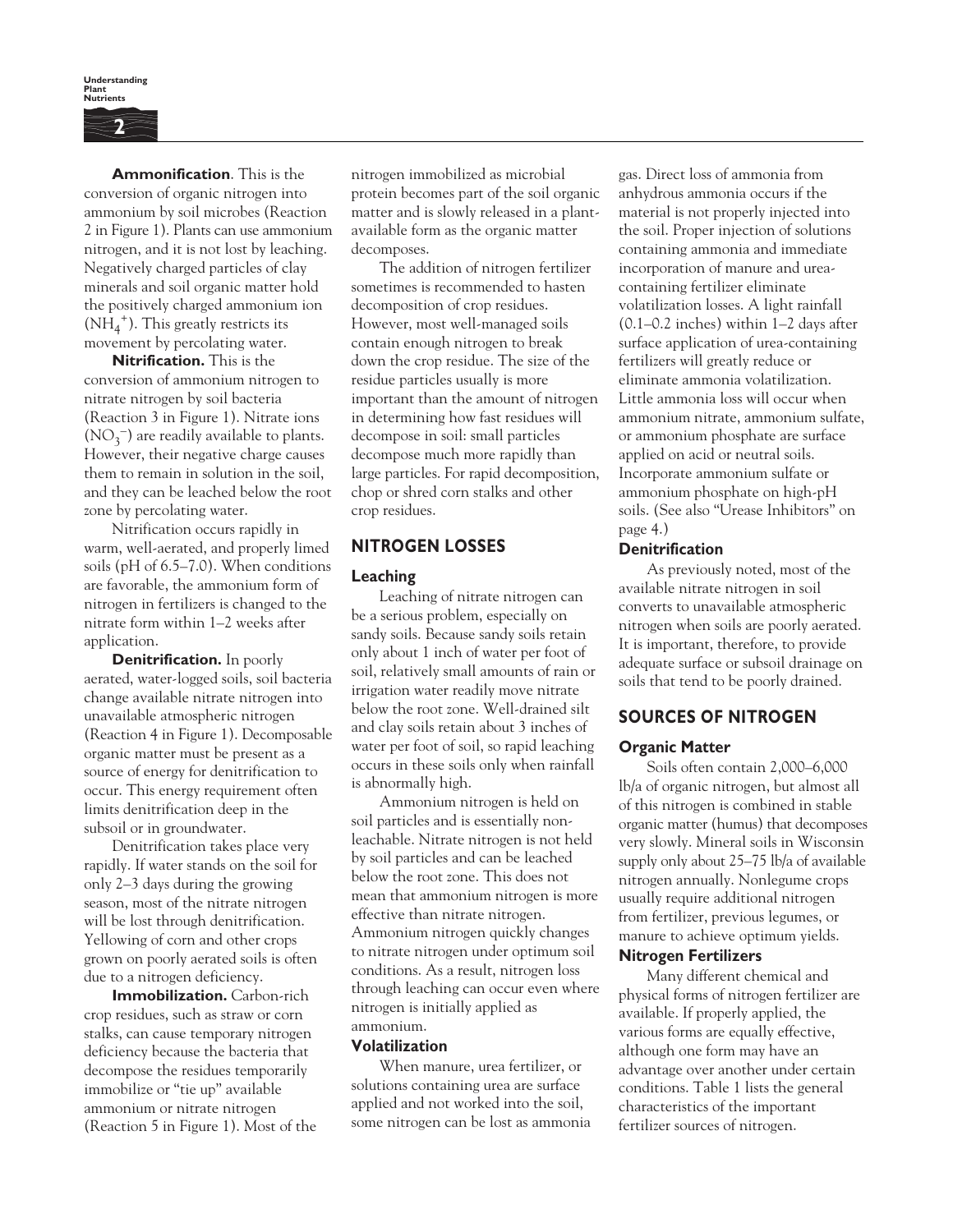

| <b>FERTILIZER</b>                  | <b>CHEMICAL</b><br><b>FORMULATION</b> | <b>ANALYSIS</b><br>$(N-P_2O_5-K_2O)$ | <b>PHYSICAL FORM</b>      | <b>METHOD OF APPLICATION</b>                                                                                                       |  |
|------------------------------------|---------------------------------------|--------------------------------------|---------------------------|------------------------------------------------------------------------------------------------------------------------------------|--|
| Ammonium nitrate                   | NH <sub>4</sub> NO <sub>3</sub>       | $33 - 0 - 0$                         | dry prills                | Broadcast or sidedress.<br>Can be left on the soil surface.                                                                        |  |
| Ammonium sulfate                   | $(NH_4)_2SO_4$                        | $21 - 0 - 0$                         | dry granules              | Broadcast or sidedress.<br>Can be left on the soil surface. <sup>a</sup>                                                           |  |
| Anhydrous ammonia                  | NH <sub>3</sub>                       | $82 - 0 - 0$                         | high-pressure liquid      | Must be injected 6-8 inches deep on<br>friable <sup>b</sup> moist soil. Excessive loss will<br>occur from wet soils.               |  |
| Aqua ammonia                       | NH <sub>4</sub> OH                    | 20-0-0 to 24-0-0                     | low-pressure liquid       | Must be injected 2-3 inches deep on<br>friable <sup>b</sup> moist soils. Excessive loss will<br>occur from wet soils.              |  |
| Calcium nitrate                    | Ca(NO <sub>3</sub> ) <sub>2</sub>     | $15.5 - 0 - 0$                       | dry granules              | Broadcast or apply in the row.<br>Can be left on the soil surface.                                                                 |  |
| Diammonium phosphate               | $(NH_4)_2HPO_4$                       | $18-46-0$                            | dry granules              | Broadcast or apply in the row.<br>Can be left on the soil surface. <sup>a</sup>                                                    |  |
| Low-pressure nitrogen<br>solutions | $NH_4NO_3 + NH_3$<br>$+ H2O$          | $37-0-0$<br>$41 - 0 - 0$             | low-pressure liquid       | Must be injected 2-3 inches<br>deep on friable <sup>b</sup> moist soils.<br>Excessive loss will occur from wet soils.              |  |
| Potassium nitrate                  | KNO <sub>3</sub>                      | $13 - 0 - 44$                        | dry granules              | Broadcast or apply in the row.<br>Can be left on the soil surface.                                                                 |  |
| Pressureless nitrogen<br>solutions | $NH_4NO_3$ + urea<br>$+ H2O$          | $28 - 0 - 0$<br>$32 - 0 - 0$         | pressureless liquid       | Spray on surface or sidedress. Incorporate<br>surface applications to prevent<br>volatilization loss of NH <sub>3</sub> from urea. |  |
| Urea                               | CO(NH <sub>2</sub> ) <sub>2</sub>     | $45 - 0 - 0$                         | dry prills or<br>granules | Broadcast or sidedress. Incorporate<br>surface applications to prevent<br>volatilization loss of NH <sub>3</sub> from urea.        |  |

a *Incorporate on high pH soils.*

<sup>b</sup>*Friable soils are those which are easily crumbled or pulverized.*

**Timing of application.** The timing of nitrogen fertilizer applications can markedly affect their efficiency and the potential for nitrogen losses. Supplying the needed nitrogen just prior to the crop's greatest demand maximizes the efficiency of nitrogen applications. For springplanted crops, sidedress and spring preplant applications provide greater nitrogen efficiency than fall applications, which are usually 10–15% less effective in increasing crop yields.

*Fall* applications are most effective on medium-textured, well-drained soils, where nitrogen loss through leaching and denitrification is usually

low. They are *not* effective on sandy soils, shallow soils over fractured bedrock, or fine-textured, poorly drained soils. Price and convenience advantages frequently associated with fall-applied nitrogen must be weighed against the possibility of lower effectiveness and nitrate nitrogen losses.

*Sidedress* nitrogen applications during the growing season are effective on all soils. Proper timing of these applications is essential to provide available nitrogen during the period in which the crop uses nitrogen rapidly. Benefits from using sidedress instead of preplant applications are greatest on

sandy soils or on fine-textured, poorly drained soils.

*Spring preplant* applications are usually as effective as sidedress treatments on medium-textured, welldrained soils, because the risk of leaching or denitrification on these soils is low.

**Nitrification inhibitors.** Using a nitrification inhibitor such as nitrapyrin (N-Serve) or dicyandiamide (DCD) with ammonium forms of nitrogen fertilizer can reduce nitrogen losses on soils where leaching or denitrification is likely. Nitrification inhibitors slow the conversion of ammonium to nitrate by soil organisms (Reaction 3 in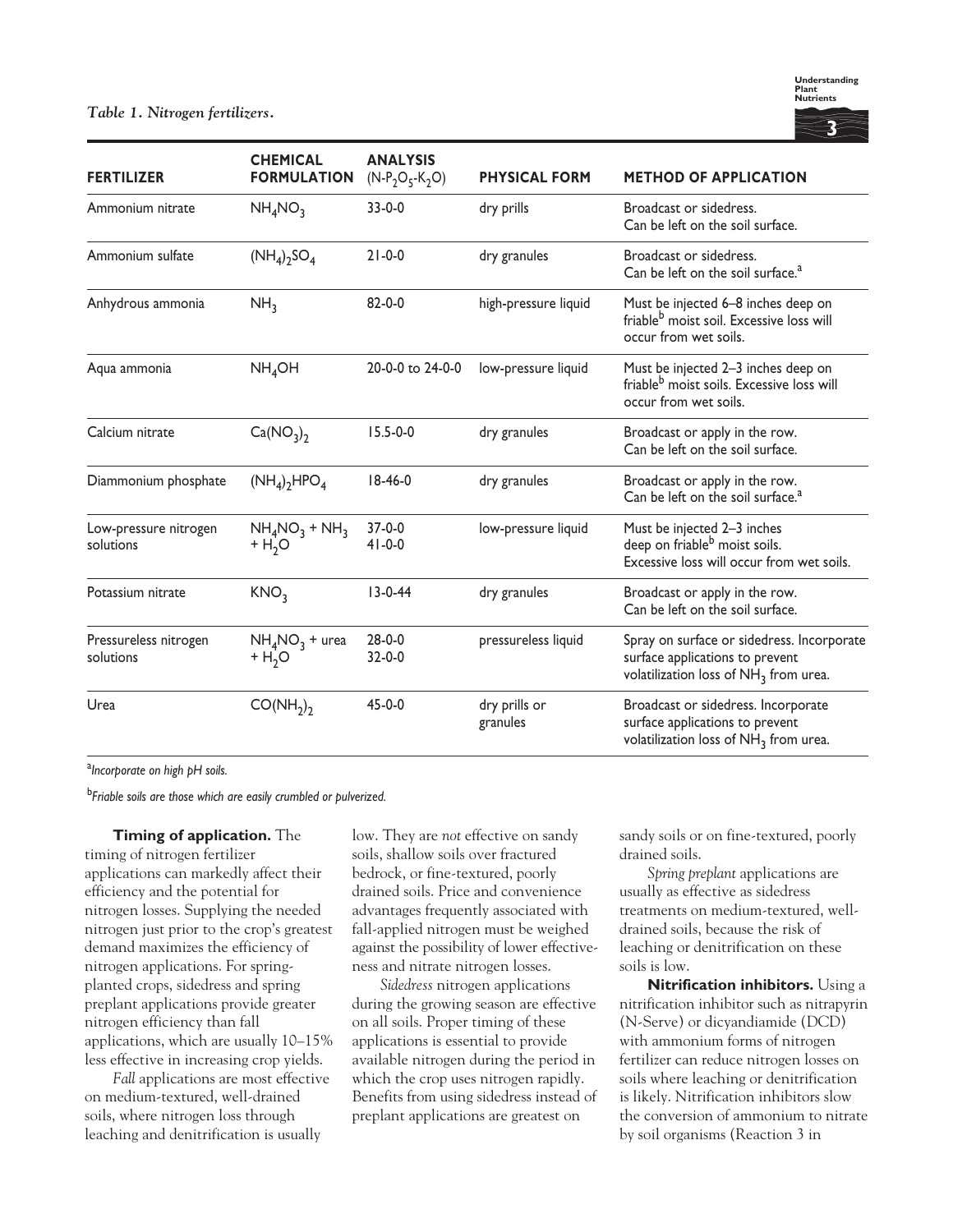

Figure 1). Because leaching and denitrification occur through the nitrate form of nitrogen, maintaining fertilizer nitrogen in the ammonium form should reduce nitrogen losses through these processes.

Nitrification inhibitors are likely to increase crop yields when used with spring preplant nitrogen applications on sandy soils or fine-textured, poorly drained soils. Yield increases are also likely from inhibitor use with fallapplied nitrogen on medium-textured, well-drained soils. However, springapplied nitrogen fertilizer is usually more effective than fall-applied nitrogen even with use of a nitrification inhibitor. Using nitrification inhibitors with spring preplant nitrogen on medium-textured, well-drained soils or with sidedress applications on any soil type is not likely to improve yields.

**Urease inhibitors.** Use of urease inhibitors such as NBPT (Agrotain) with surface-applied urea-containing fertilizers can reduce ammonia losses and improve nitrogen efficiency. However, they do not consistently increase yields. The decision to use a urease inhibitor will depend on the risk of nitrogen loss that could be controlled, the cost of using the inhibitor, and the cost and convenience of other nitrogen sources or placement methods that are not subject to ammonia loss. Alternatives include injecting or incorporating the urea-containing fertilizers or using non-urea nitrogen sources.

**Nitrogen management recommendations.** To minimize leaching or denitrification losses, follow these general recommendations.

**1. Sandy soils**—Apply nitrogen as a sidedress treatment. Fall or spring preplant treatments result in excessive losses on sandy soils. If you must use spring preplant applications, apply ammonium forms of nitrogen treated with a nitrification inhibitor. For irrigated crops, apply part of the nitrogen through the irrigation water.

**2. Well-drained silty or clayey soils**—Spring preplant or sidedress applications can contain any form of nitrogen. If you must make fall applications, use ammonium forms of nitrogen with a nitrification inhibitor.

**3. Poorly drained soils**—Use sidedress applications or apply nitrification inhibitors with spring preplant treatments.

#### **Legumes**

Legumes can supply substantial amounts of nitrogen to the succeeding crop. Table 2 indicates the nitrogen credit that should be given to various legume crops. For additional information, see Extension publication *Using Legumes as a Nitrogen Source* (A3517).

| Table 2. Nitrogen credits for previous legume crops. $^a$ |  |  |
|-----------------------------------------------------------|--|--|
|                                                           |  |  |

| <b>LEGUME CROP</b>            | <b>NITROGEN CREDIT</b>                                                                                                           | <b>EXCEPTIONS</b>                                                                                                                                                     |  |  |
|-------------------------------|----------------------------------------------------------------------------------------------------------------------------------|-----------------------------------------------------------------------------------------------------------------------------------------------------------------------|--|--|
| <b>Forages</b>                |                                                                                                                                  |                                                                                                                                                                       |  |  |
| First-year credit             |                                                                                                                                  |                                                                                                                                                                       |  |  |
| Alfalfa                       | 190 lb/a N for a good stand <sup>b</sup><br>160 lb/a N for a fair stand <sup>b</sup><br>130 lb/a N for a poor stand <sup>b</sup> | Reduce credit by 50 lb/a N on sandy soils. <sup>c</sup><br>Reduce credit by 40 lb/a N if plant regrowth was<br>less than 6-10 inches prior to tillage or plant death. |  |  |
| Birdsfoot trefoil, red clover | Use 80% of alfalfa credit.                                                                                                       | Same as alfalfa.                                                                                                                                                      |  |  |
| Second-year credit            |                                                                                                                                  |                                                                                                                                                                       |  |  |
| Fair or good stand            | 50 $\frac{b}{a}$ N                                                                                                               | No credit on sandy soils. <sup>c</sup>                                                                                                                                |  |  |
| <b>Green manure crops</b>     |                                                                                                                                  |                                                                                                                                                                       |  |  |
| Alfalfa                       | $60 - 100$ lb/a N                                                                                                                | Use 40 lb/a N credit if field has less                                                                                                                                |  |  |
| Red clover                    | 50-80 lb/a N<br>than 6 inches of growth before tillage.                                                                          |                                                                                                                                                                       |  |  |
| Sweet clover                  | 80-120 lb/a N                                                                                                                    |                                                                                                                                                                       |  |  |
| Soybean                       | 40 $lb/a$ N                                                                                                                      | No credit on sandy soils. <sup>c</sup>                                                                                                                                |  |  |
| Leguminous vegetable crops    |                                                                                                                                  |                                                                                                                                                                       |  |  |
| Pea, lima bean, snap bean     | 20 $lb/a$ N                                                                                                                      | No credit on sandy soils. <sup>c</sup>                                                                                                                                |  |  |

a *Legume credits to a following corn crop can be confirmed by using the presidedress nitrogen test (PSNT) when corn is 6–12 inches tall.*

<sup>b</sup>*A good stand of alfalfa (>70% alfalfa) has more than 4 plants/ft*<sup>2</sup> *; a fair stand (30–70% alfalfa) has 1.5–4 plants/ft*<sup>2</sup> *; and a poor stand (<30% alfalfa) has less than 1.5 plants/ft*<sup>2</sup> *.*

c *Sandy soils are sands and loamy sands*.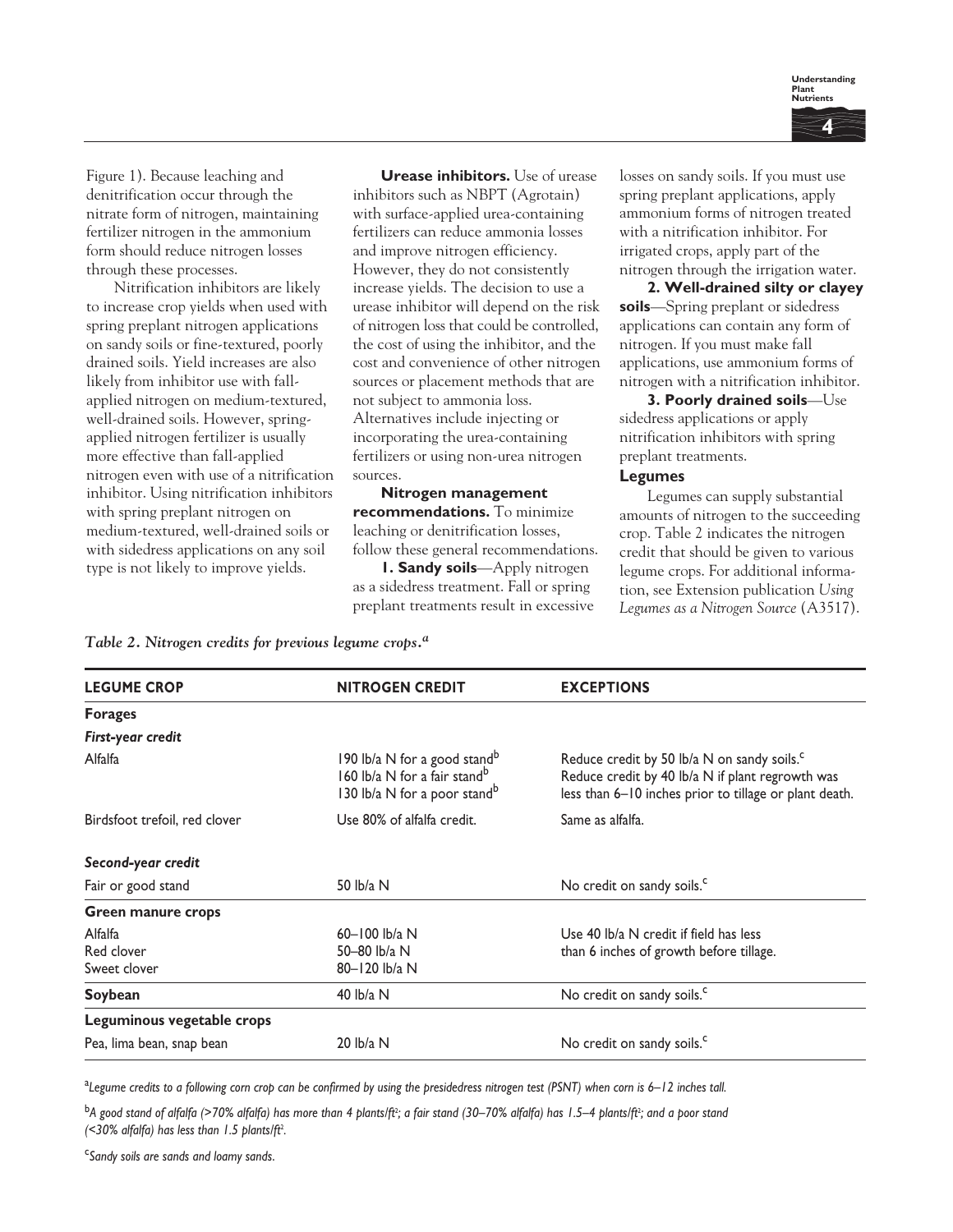*Table 3. Nitrogen content and first-year credits for solid and liquid manure.* **% OF TOTAL N APPLICATION NITROGEN CONTENT OF MANURE**<br> **APPLICATION SOLID** (Ib/ton) **LIQUID** (Ib/1000 **TYPE OF AVAILABLE IN APPLICATION SOLID** (lb/ton) LIQUID (lb/1000 gal)<br> **MANURE** FIRST YEAR METHOD TOTAL IN CREDIT TOTAL IN CREDI **MANURE FIRST YEAR METHOD TOTAL N CREDIT TOTAL N CREDIT** Beef | 25% | Surface | 14 | 4 | 40 | 10  $30\%$  Incorporated<sup>a</sup> | 14 4 40 | 12 Dairy 30% Surface 10 3 28 8  $35\%$  Incorporated<sup>a</sup> | 10 4 | 28 | 10 Poultry 50% Surface 25 13 70 35 60% Incorporated<sup>a</sup> 25 15 70 41 Swine 40% Surface 10 4 55 22 **Understanding Plant Nutrients 5**

a *Injected or incorporated within 72 hours of application.*

*Adapted from: USDA-SCS. Wisconsin Field Office Technical Guide. Sec. IV. Spec. 590.*

#### **Manure**

Manure contains substantial amounts of nitrogen, but much of the nitrogen is in the organic form and is not all available in the first year following application. The amount of manure nitrogen available to a crop depends on the type of manure, the application rate, the method of application, and the consecutive years of application. Reduce or eliminate fertilizer nitrogen applications when you apply manure. Table 3 lists first-year nitrogen credits for solid and liquid manure. For additional information, see Extension publication *Guidelines for Applying Manure to Cropland and Pastures in Wisconsin* (A3392).

## **Precipitation**

In rural areas in Wisconsin, precipitation accounts for about 10 lb/a of available nitrogen (ammonium + nitrate nitrogen) annually. This is a small addition on a per-acre basis, but it is a significant contribution to the total nitrogen budget for the state.

## **DIAGNOSTIC TECHNIQUES**

## **Deficiency Symptoms**

Lack of nitrogen first appears as a light green coloring of the plant. As the deficiency becomes more severe, leaves turn yellow and may "fire." Nitrogen deficiency first appears on the plant's lower leaves and gradually progresses up the plant. On corn, this yellowing starts at the midrib of the leaf with the edge of the leaf remaining green. Corn, small grains, and forage grasses all require relatively high amounts of nitrogen and show deficiency symptoms whenever nitrogen is in short supply. Yellowing of the bottom few leaves as corn plants approach physiological maturity is normal and usually does not indicate a nitrogen deficiency.

 $50\%$  Incorporated<sup>a</sup> | 10 | 5 | 55 | 28

#### **Soil Analysis**

Nearly all nitrogen in the soil is in the unavailable organic form. The amount of organic nitrogen that soil bacteria convert to an available form depends on such environmental factors as temperature, rainfall, and soil oxygen levels. Soil organic matter content provides a general indication of the soil's nitrogen-supplying capability, and nitrogen recommendations in Wisconsin take this source of nitrogen into account.

Soil nitrate testing allows nitrogen fertilizer recommendations to be adjusted for field-specific conditions that can influence crop nitrogen needs. Two nitrate tests, a preplant soil nitrate test and a presidedress soil nitrate test, are available for improving the efficiency of nitrogen fertilizer applications. These tests offer economic and environmental benefits. Economically, tailoring nitrogen applications to crop needs saves fertilizer dollars. Environmentally, avoiding overapplication of nitrogen reduces the potential for nitrate movement to groundwater.

A preplant soil profile nitrate test (PPNT) is useful for predicting sitespecific nitrogen fertilizer needs, particularly for corn production. Soil samples, taken in 1-foot increments to a depth of 2 feet, are used to measure residual nitrate nitrogen in the crop root zone in early spring. The factors that influence the amount of residual nitrate nitrogen in the soil include October-to-April precipitation, soil texture, crop sequence, and repeated manure applications. The PPNT is likely to be most beneficial when corn follows corn on medium- and finetextured soils and when October-to-April precipitation is normal or below normal. Even in years of above-normal winter precipitation, the test is likely to be beneficial in second-year corn following alfalfa, in continuous corn, and in fields with a history of manure applications. The test is not useful on sandy soils because potential nitrate nitrogen carryover is almost always low in these soils.